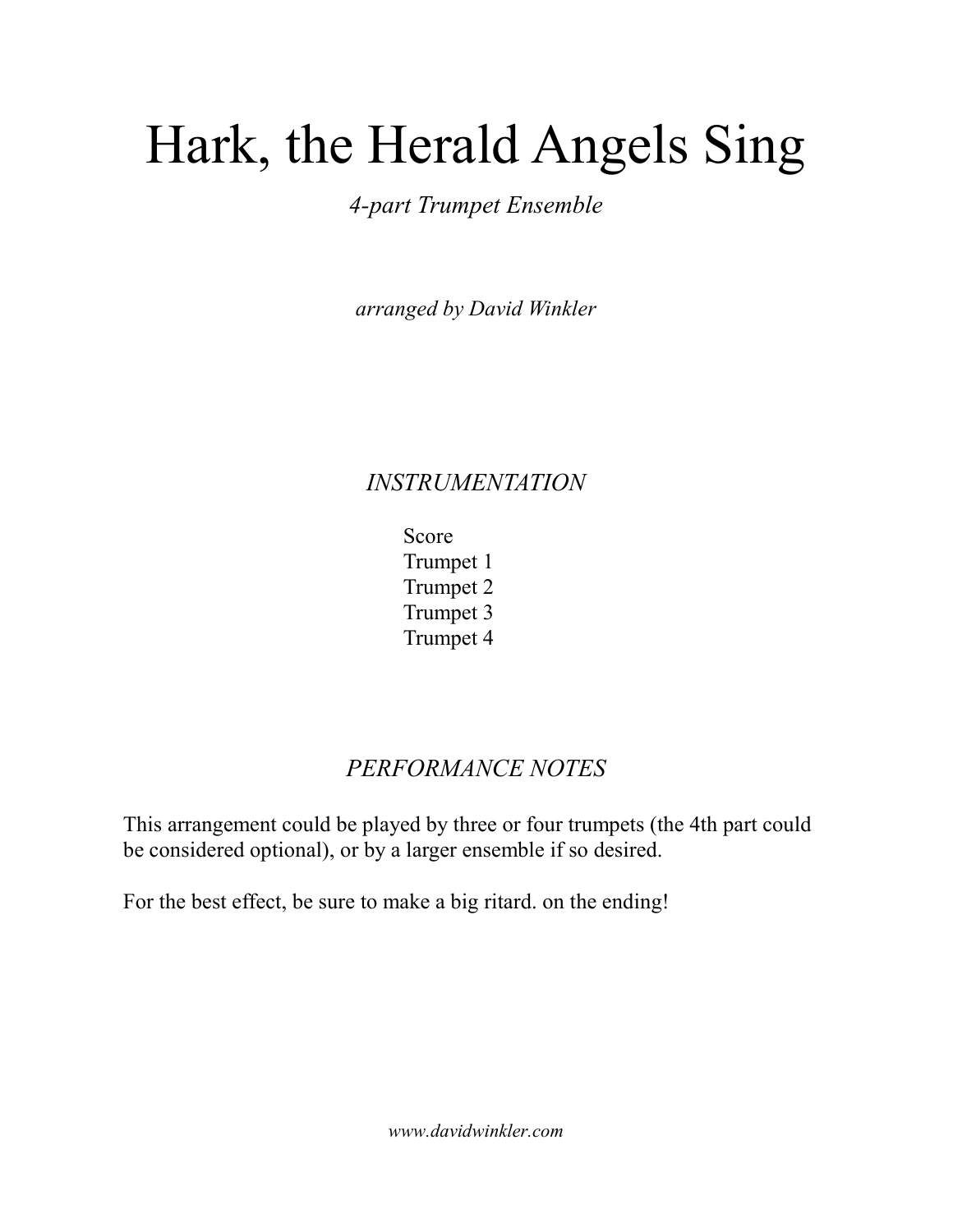**Hark! The Herald Angels Sing**

(Trumpet Ensemble)

*arr. David Winkler*







© Copyright 2002 David S. Winkler. All rights reserved. International copyright secured. *www.davidwinkler.com*